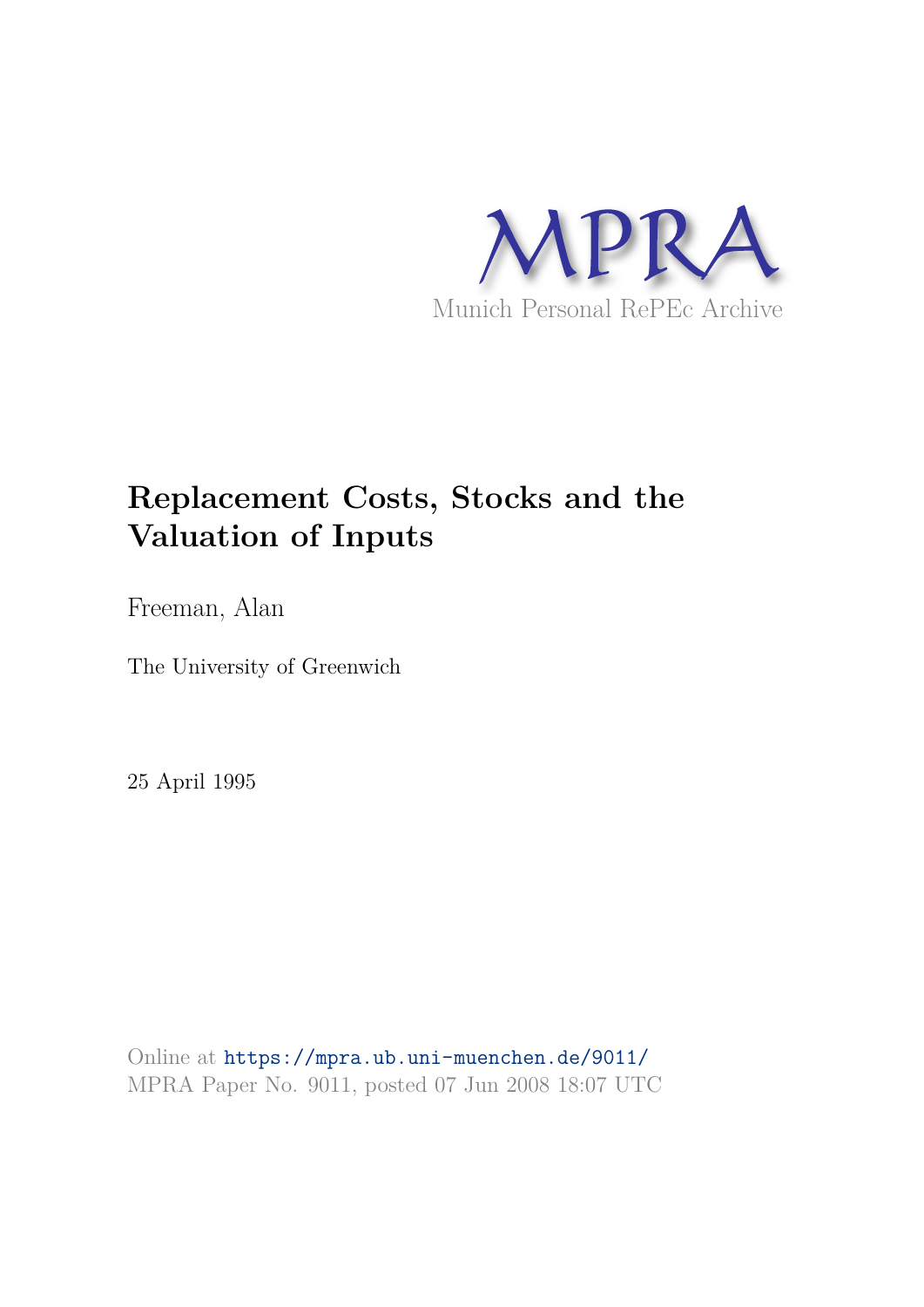# **REPLACEMENT COSTS, STOCKS AND THE VALUATION OF INPUTS**

Alan Freeman the University of Greenwich afreeman@iwgvt.org

## **ABSTRACT**

This unpublished paper, written for distribution on the OPE-L list, seeks to clarify the conception of socially necessary labour time in Marx's conception of value. It shows that this is not reducible to 'replacement cost' as simultaneist authors argue. Moreover that the implied conception of a compulsion upon capitalists to replace consumed inputs, along with attendant concepts such as a physical surplus product arising from replacement in kind, is alien to Marx's thinking. The notion of replacement cost leads to obvious logical contradiction, and a full treatment must account properly for stocks of constant capital.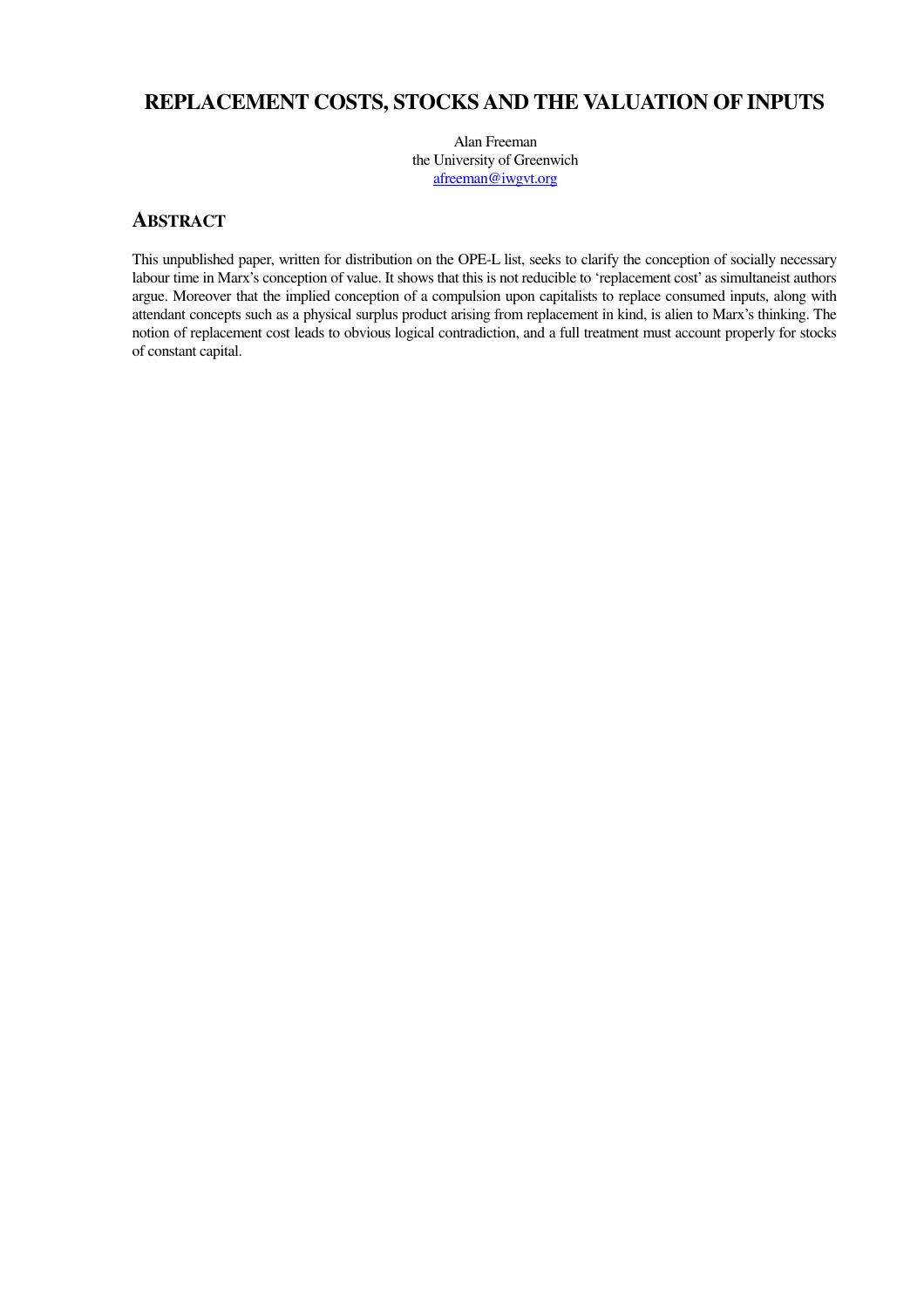## **REPLACEMENT COSTS, STOCKS AND THE VALUATION OF INPUTS**

Alan Freeman 29 April 1995

## **1 INTRODUCTION**

A growing number of authors (notably Carchedi, Giussani, Kliman, Naples, McGlone, and myself) reject the traditional interpretation of Marx's value theory based on the simultaneous equation systems popularised by von Bortkiewicz.

Our common starting point is this: a simultaneous equation system forcibly equates two magnitudes which cannot in general be equal, namely the price of a commodity at the end of a period of production and the price of the same commodity at the beginning of the same period of production. Unless change over time is ignored, the formation of neither values nor prices can be represented mathematically by such systems. They necessarily misrepresent any economic process involving change – in particular, capitalism.

This objection is neither trivial nor metaphysical. Both Andrew Kliman and myself, using assumptions identical to those of N. Okishio in his famous theorem, have shown that the profit rate falls when traditional theory predicts (and most 'marxists' accept) it should rise.

Likewise the traditional criticism of Marx's transformation procedure, based on the contention that the 'price of inputs must equal the price of outputs' is rooted in this misconception and constitutes an assimilation of value theory to neoclassical general equilibrium, true neither to Marx nor observed reality.

This short piece has been written for two reasons. First, several authors in the simultaneous tradition have countered that, although values change over time, nevertheless the value which constant capital transmits to the product is, as Marx stresses, the labour time socially necessary to acquire it at the time it is used, by no means equal to the labour time that went into its production. From this they leap directly to the claim that this value transferred is its 'cost of replacement': the value sum needed to replace the consumed means of production in kind at the point when their product is created or realised, justifying the use of simultaneous equations.

I seek to show that Marx's conception of socially necessary labour time is not reducible to replacement cost, moreover that the implied conception of a compulsion upon capitalists to replace consumed inputs, along with attendant concepts such as a physical surplus product arising from replacement in kind, is alien to Marx's thinking. The notion of replacement cost leads to obvious logical contradiction, and a full treatment must account properly for stocks of constant capital.

Second, the recognition that input values differ from output values is a purely negative result and does not fully determine the value transmitted to outputs by constant capital, in particular, again, in the presence of stocks of constant capital in any form. Thus Carchedi, a trenchant and pioneer critic of simultaneist theory, attempts to distinguish a tendential value which is determined by replacement cost from a realised value which is determined by historical cost, in my view tendentially straddling two unrealisable views.

I suggest how the accounting should be done, proposing a complete and general solution to the question 'how much value is transferred to the product by consumed constant capital?'

Finally, in order to establish the contradictions of the replacement cost approach I submit an example of expanded reproduction involving technical change which illustrates a vital but neglected concept of Marx's, namely the tie-up and release of constant and variable capital. This example, which cannot be represented or explained on the basis of simultaneous equations, will I hope re-open the long-neglected debate on relative surplus value and expanded reproduction.

### **2 THE PROBLEM STATED**

In many passages Marx makes the indisputable point that a change in the productivity of labour brings about a change in unit values. Thus pp309-310 of Capital Volume I states:

Let us assume that some invention enables the spinner to spin as much cotton in 6 hours as he was able to spin before in 36 hours. His labour is now six times as effective as it was, considered as useful productive activity directed to a given purpose. The product of 6 hours' labour has increased sixfold, from 6 lb to 36 lb. But now the 36 lb of cotton absorb only the same amount of labour as did the 6 lb formerly. One-sixth as much new labour is absorbed by each pound of cotton, and consequently the value added by the labour to each pound is only onesixth of what it formerly was.

It follows that if the productivity of the labour employed in producing raw materials or machines changes, then this will work its way through to the value of the product that consumes this raw material or emerges from this machine. He continues, in the same passage:

Let us now assume that the productivity of the spinner's labour, instead of varying, remains constant, that he therefore requires the same time as he formerly did to convert one pound of cotton into yarn, but that the exchange-value of the cotton varies, either by rising to six times its former [price] or by falling to one-sixth of that [price]. In both these cases, the spinner puts the same quantity of labour into a pound of cotton, and therefore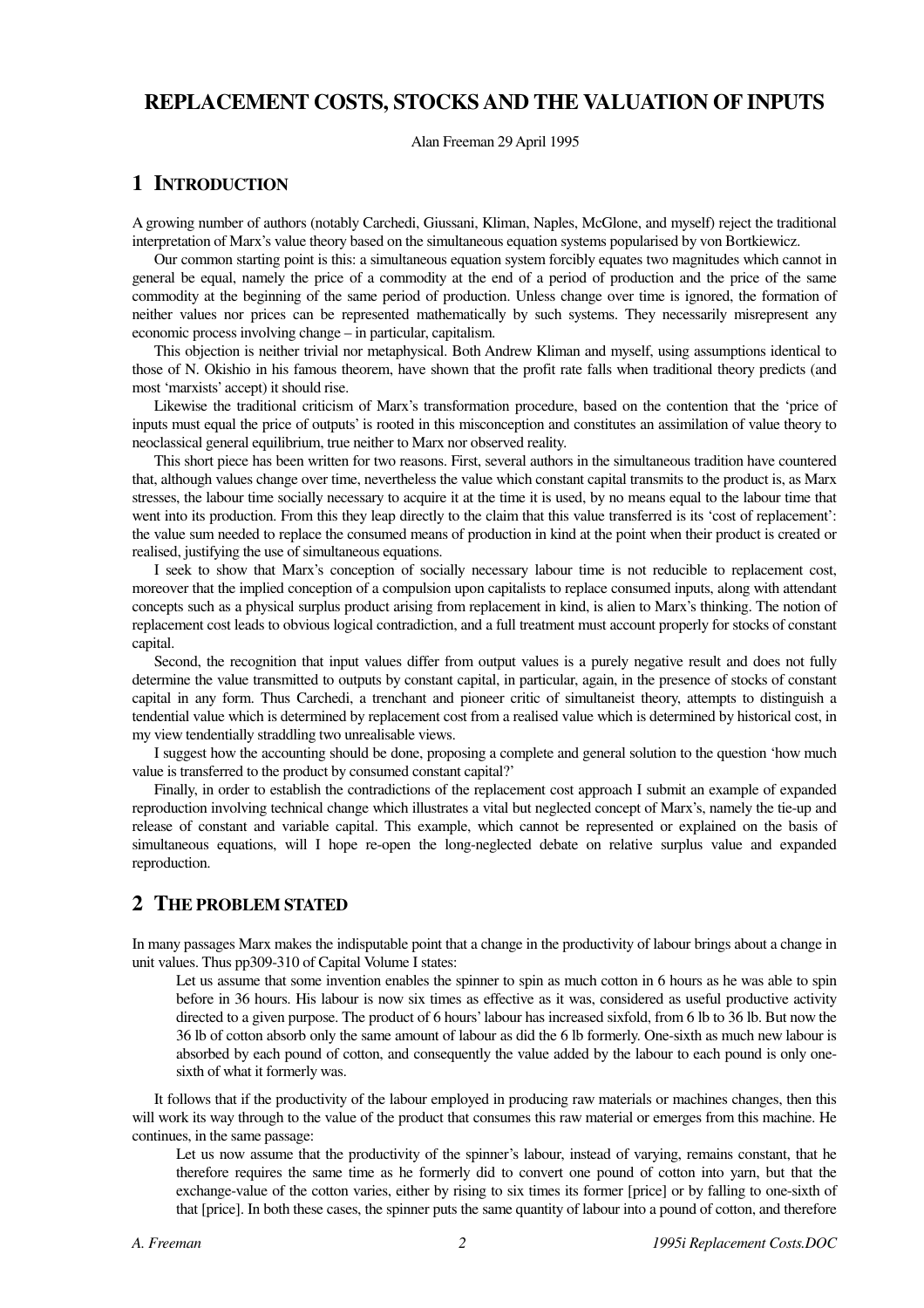adds as much value, as he did before the change in the value; he also produces a given weight of yarn in the same time as he did before. Nevertheless, the value he transfers from the cotton to the yarn is either six times what it was before, or, in the second case, one-sixth as much. The same result occurs when the value of the instruments of labour rises or falls, while their usefulness in the labour process remains unaltered. [The Penguin translation wrongly renders the German 'Preises' as 'Value' where indicated]

If one pound of cotton is produced using 10 minutes of socially-necessary labour, then each such pound consumed in making yarn transfers this 10 minutes to the yarn. If at a previous point of time it required 1 hour this is of historical interest only.

So far, however, nothing has been said about replacement. No-one disagrees that a fall in the value of cotton before it reaches the spinners must lower the value of yarn. And I hope no-one claims that a fall in cotton retrospectively revalues the yarn after it is sold. Our differences are at their most substantial if the fall in value takes place while the yarn is in fabrication. How much value does old cotton, purchased when it was worth 1 hour per pound, transfer to the yarn if external changes in productivity reduce its value to 10 minutes per pound while still being worked up?

The difficulties arise because cotton has fallen to 10 minutes per pound by the time the yarn is sold, even though it was worth 1 hour per pound when purchased by the spinners. Clearly, the spinners are not going to realise the full value of their outputs since their rivals are by now spinning cheaper yarn. The price of yarn will be depressed. Is this a decline in the price of yarn below its value, or, as is more consistent with Marx's other writings, an actual fall in its value? And if the latter, how can this be reconciled with the assertion that the value transferred to this yarn by the cotton is equal to its original value at the time of purchase?

The argument itself contains the clue to its own refutation. As is well-known from Chapter 10 of Volume III of Capital, the market value of the yarn will not sink to that determined by the cheapest available process of production but to an intermediate value, between the individual value of those producers who have just purchased their cotton and the individual value of those producers who are still using up old stocks. Therefore, although the value transferred by the cotton has sunk below its original value, it has by no means sunk to the individual value of the producers now entering the market with stocks of new, cheap cotton. It is neither equal to its replacement cost, nor to its original historic cost, but to some intermediate value, dependent on the relative weight in the market of the producers buying new cotton and the producers using old cotton – and hence in turn dependent in the quantity of new cotton on the market, in comparison with the size of the stocks of the old cotton. The difficulty, therefore, is how to determine this intermediate value.

Immediate contradictions arise if our 'replacement cost' theorists insist that this is equal to the value of new cotton. Its change in value could have taken place at any time while the yarn was being produced. If it occurs one microsecond after the yarn is produced, the 'replacement cost' interpretation must conclude, then a pound of yarn incorporates 1 hour per pound of consumed cotton. If it happened one microsecond before, the same interpretation tells us same pound of yarn incorporates 10 minutes per pound. We end up with the ridiculous claim that a delay in production of two microseconds can cut the value of the yarn by up to five-sixths. This is just another expression of the logical absurdity in the idea that raw materials can transfer to the product a value which they do not yet possess.

Moreover, yarn is produced continuously. Suppose the change in value of the cotton takes place halfway through the process of production. Then half the yarn incorporates 1 hour per pound of cotton, and the other half incorporates 10 minutes per pound. What is then the value of the combined output of the entire period?

Finally, and we shall return to this, it should not be forgotten that, assuming sale at prices equal to values, the spinners actually paid the old price for the cotton and whatever the subsequent changes in the market, they face the awkward difficulty of recovering, not their replacement costs but their actual costs. Nor is this problem confined to the spinners; it must be faced by the Marxists too, as is the way of the world. For the total expenditure of the previous period of production includes the purchase of inputs at their old values, not their new values. If the total value of inputs falls subsequent to their purchase, where does the lost value go to? This is by no means a scholastic question as can be seen if we assume a rise, instead of a fall, in value. Where did the extra value come from? It could not have come from production, since the amount of value added in the production of yarn is determined only by the living labour employed in the production of yarn. Therefore, it must have arisen in circulation. We have uncovered a source of value other than labour; surely such a great historical discovery, completely refuting the foundations of Karl Marx's thought, should be discussed more widely?

The difficulty is that the concept of 'period of reproduction' cannot be accepted uncritically. Most treatments blithely assume all goods are consumed and produced in one year. This permits at least two possible interpretations. It is normally claimed that inputs to production are entirely consumed at the beginning and outputs entirely produced at the end. But if this simplification is made it must be stuck to. You cannot with one voice claim that all inputs enter production in January and then, when it proves convenient to refute an annoying disturbance, proclaim with another voice that the value they transfer to the product is what they acquire in December. This superficial argument leads to insoluble contradictions, as we shall see.

A more reasonable alternative is to regard the magnitudes involved in a period of reproduction as an average over the year. But in this case it makes a difference whether the change in value took place at the end of the year or the beginning. The average value of cotton in 1990 is not greatly affected by a fall on December 31st 1990 but completely dominated by a fall in January 1st 1990. In general the rise takes place neither in January nor December but over time during the whole year, and the analysis is therefore more or less complicated.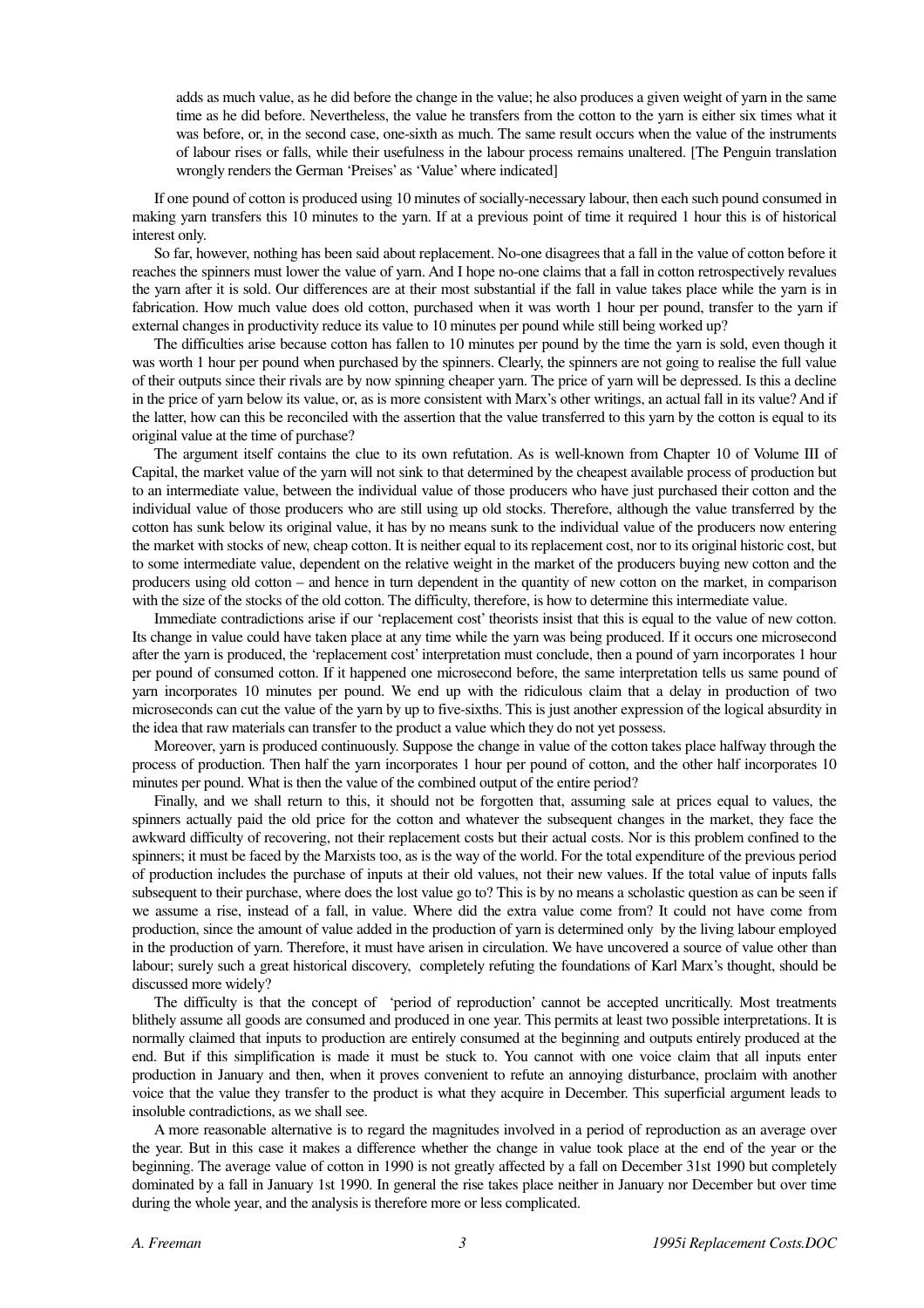To resolve this issue we must look deeper inside the idea of a 'period of production' and, in fact, the process of abstraction which leads to the concept itself.

We risk a false debate between two 'extreme' interpretations. One extreme is to treat the change 'as if' it occurred at the beginning of the process of production. This corresponds to the fullblown 'replacement cost' valuation and for the reasons given above is logically contradictory. The alternative, against which the 'replacement cost' theorists polemise, is to treat the change in value 'as if' it occurred at the end of the process of production. If this were the case, it would have no effect on the value of the yarn; this is one possible interpretation of the 'sequential' valuation but by no means the only one; we shall argue it is incorrect.

I shall show that in fact neither 'extreme' interpretation is acceptable, neither was adopted by Marx, and both lead to contradictions. A deeper analysis is needed. At least two numerically distinct unit values for the yarn can be deduced from the same set of facts. This contradiction, just like the Ricardian contradiction between values and prices of production, cannot be 'forcibly suppressed' by arbitrarily imposing an extreme assumption.

## **3 WHAT DOES MARX SAY?**

Whatever Marx's view was, it is not reducible to the 'replacement cost' argument given above.

A key passage (among many) is the following from page 317 of Capital Volume I, which Ramos cites in a reply to myself which he submitted to the EEA value theory mini-conference:

The definition of constant capital given above by no means excludes the possibility of a change of value in its elements. Suppose that the price of cotton is one day sixpence a pound, and the next day, as a result of a failure of the cotton crop, a shilling a pound. Each pound of the cotton bought at sixpence, and worked up after the rise in value, transfers to the product a value of one shilling; and the cotton already spun before the rise, and perhaps circulating in the market as yarn, similarly transfers to the product twice its original value.

[We note in passing, as does Ramos, that this passage strongly supports the view that the value transmitted by constant capital to the product is given by the value of the money used to purchase it, not the elements of this constant capital themselves, and that it strongly contradicts the idea that Marx neglected to transform inputs; in this passage the transformation of inputs is effected. However, this point is not essential to our present argument.]

An uncritical reading of this passage supports a 'replacement cost' interpretation. The value transferred by the cotton to the yarn is not the labour originally embodied in it, but the value it represents at the time of consumption. But there is a key phrase in this passage which cannot lightly be ignored: 'worked up after the rise in value'. That is, the value transferred by the cotton to the yarn has risen because this value rose before the cotton entered the labour process. A vital distinction has been drawn by Marx, between the time of purchase of the cotton and the time of use. In the intermediate period the purchased cotton serves as productive stocks, capital in its P form awaiting the labour process, but not yet worked up into finished goods.

However understanding Marx's position involves more than raiding his works for supporting quotations. Ramos in this citation omits the immediately following sentence:

It is plain, however, that these changes of value are independent of the valorization of the cotton in the spinning process itself.

That is, the reason the cotton transfers more value to the yarn is not because of some mysterious compulsion on the capitalists to transfer to their goods a value which does not yet exist. The change of value does not arise in the labour process but in the sphere of circulation, externally and prior to the labour process:

If the old cotton had never been spun, it could be resold at a shilling a pound after the rise, instead of sixpence.

The owners of stocks of cotton have benefitted from a windfall gain. Because the market value (and price) of cotton as a whole has risen through changes in productivity, the value of their cotton is no longer sixpence a pound but a shilling a pound. Their wealth has doubled. This change, however, took place before production commenced; obviously, or they would not be able to resell the cotton in its raw form. Moreover, this rise in the value of cotton, a phenomenon of circulation, must be balanced by an equivalent fall in the value of other goods elsewhere; the windfall gain of the cotton stock owners must be balanced by a speculative drain of value from the stocks of some other good. If not, we return to the unacceptable conclusion that value has been created out of nothing, has arisen from a source other than living labour.

This is the nub of the problem. To employ Marx's own distinction, stocks of cotton entering production function as circulating, not fixed, constant capital. That is, their turnover is less than an annual period of reproduction. Conventionally, this has been taken to mean that stocks of circulating constant capital can be ignored. But in fact what happens is this: during the period of turnover of capital of any sort, a stock of this capital has to be maintained in existence. This stock, which is constantly depleted by production, and augmented by circulation, affects the formation of social or market values and prices and this effect must be allowed for in a full accounting.

The actual size of this stock is determined by the efficiency of the processes of circulation and production or by the relation between what Marx termed the turnover time of production and the period of circulation. Modern Just-In-Time techniques have reduced it to a small proportion of total stocks. However, between theory and actuality lies a simplification; the assumption that production takes a full period of reproduction, normally considered to be one year. If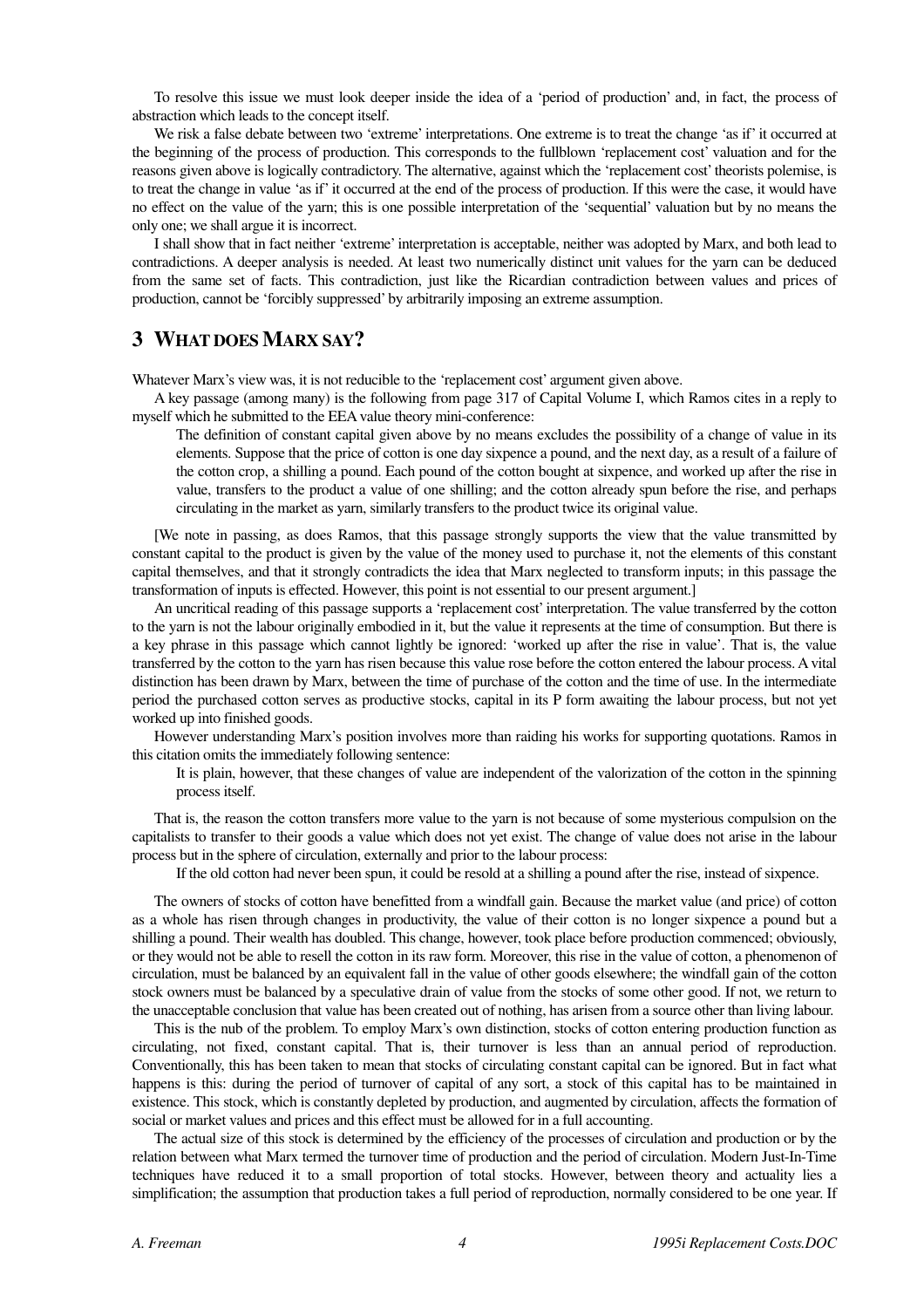this simplification is to be maintained consistently then it must be assumed that at the beginning of the period sufficient stocks are purchased to produce one year's output. This results in a distortion, since actual stocks are smaller or larger depending on the efficiency of circulation. In my view, as I shall explain, this distortion has to be removed by reducing the 'period of reproduction' to an infinitesimal size, moving from difference equations to differential equations and from discrete to continuous time. However, the process is by no means a simple one and if the necessary intermediate steps are omitted, the result is contradiction.

## **4 FIXED AND CIRCULATING CONSTANT CAPITAL; THE NEED FOR A UNIFORM TREATMENT**

The error in the 'replacement cost' argument thus arises, essentially, because stocks of circulating constant capital have been left out of the reckoning. However, Marx does not at leave them out of the reckoning and integrates them systematically into his thinking. His whole discussion of the turnover time of capital is directed to exactly this point, because the turnover time of any given capital establishes the ratio between the capital consumed in any period, and the capital advanced at the beginning of this period. If the turnover time of cotton is 3 months, and 10 lbs per month are processed, then 30lbs of stocks are needed to start production. If with the same rate of consumption the turnover time is 6 months, then 60lbs of stocks are required to start production and the capital to be advanced is correspondingly greater. This point is understood not just by Marx but Ricardo, who grasped its deadly implications for his theory of value: namely, it is possible that two producers consuming exactly the same annual amounts of labour and capital can nevertheless have an unequal profit rate.

The turnover of capital is a Great Silence of the modern tradition. It appears as an oddity, a quirky Victorian concern with Engels' accounting practices, and appears seldom if ever in the endless writings on transformation and the rate of profit. Where does this blind spot arise? It begins, as do many such problems, with the peculiar simplification made by Bortkiewicz according to which the whole of society's constant capital is turned over exactly and completely in a year. This simplification, religiously incorporated into virtually every subsequent treatment, is essential to his calculation because if any component of capital turned over in less than a year or more than a year, then his formula for the rate of profit would be false, since the capital advanced would not be equal to the capital turned over. His formula would be revealed for what it is, the calculation not of a rate of profit but of a mark-up on turnover.

The identification of turnover with stock has had a very important side-effect; it has been possible for three generations of writers to forget about stocks. In effect there has been an uncritical assimilation of a distinction between fixed capital and circulating capital which is alien to Marx and derives in fact from Walras via Smith: the notion that fixed capital exists in the form of permanent stocks, while circulating constant capital is consumed instantaneously. Circulating constant capital is thus placed on a par with variable capital (Smith in fact treated variable capital as a kind of circulating capital)

Fixed capital is treated by both Smith and Walras as a qualitatively distinct kind of capital. In Smith's case it is capital which 'does not pass from master to master' while being consumed; for Walras it is capital which is not consumed at all.

This has passed into the modern tradition as the idea that fixed capital, distinct from circulating constant capital, requires some 'special' and distinct treatment, for example using the theory of joint production. This is not at all Marx's conception; as Ramos notes and as we shall discuss, he devotes an entire chapter of Volume III (chapter 6) to the discussion of stocks of raw materials and their impact on value and price formation.

The basis of Marx's distinction between fixed and circulating constant capital can easily be misunderstood. His purpose in drawing the distinction was not to create a qualitative wall between the two forms in which constant capital operate but to establish their qualitative identity as regards the production of value, despite their qualitative distinction as regards the ownership of value. It arises from his polemic with Smith, who reduced gross product to the sum of wages and profits and ignored the value transferred to the product from stocks of capital. The effect of this was to create an account of capitalist reproduction in which it appeared as though the capitalists' stocks were not created by the workers but existed in some sense externally to the process of production as a separate 'factor', an error which subsequent writers transformed into an apologetic tradition that we know only too well.

Marx wished to show that all capital, whether totally consumed in the given period (circulating) or partially consumed (fixed) functions in the same way in the labour process: both as a source of value in the form of dead labour which is transferred to the product over time and as a product of the labour process itself. In the course of reproduction, the workers are obliged to recreate all components of the means by which the capitalists oppress them: not only their own labour power but the property of the capitalists itself, in turn is the basis of the economic coercion which obliges the wage-slave to sell her or his labour to the capitalists. A nominally free contract was thus converted into a relationship of domination and subordination which the worker herself reproduces in the labour process, which conclusion cannot be drawn from Smith's writings.

The introductory act of circulation, the purchase and sale of labour-power, itself depends in turn on a distribution of the social elements of production which is the presupposition and premise of the distribution of social products, viz., the separation between labour-power as a commodity for the worker, and the means of production as the property of non-workers.(Volume II:461-2)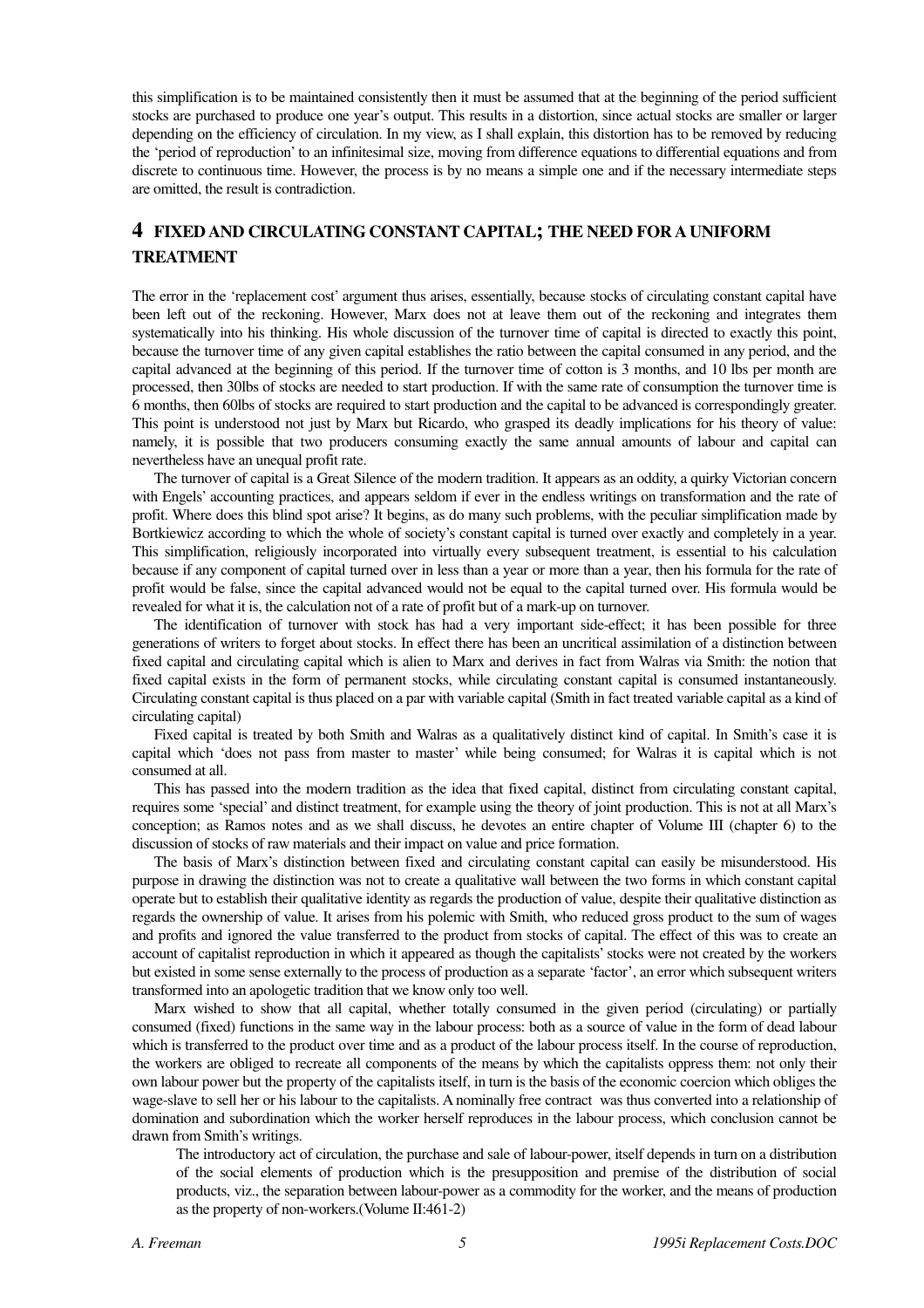Bortkiewizc's 'simplification' in which all value is transferred to the product uniformly in a single year, has lent itself to the idea that in order to 'remove' this simplification we have to introduce a special, distinct kind of capital – fixed capital – which transfers value to the product in a different manner. From this have descended all manner of frankly fantastical constructions such as the von Neumann/Sraffa idea that fixed capital reproduces itself by joint production, or that fixed capital is stratified into countless vintages, each a distinct use value in its own right.

At the heart of all such constructions is the perverse notion that there is a qualitative distinction between the way value is transferred from fixed, and from circulating capital. There is no such qualitative distinction; all forms of productive capital exist both as stocks and as flows and the only difference between them is the time it takes for the stock to metamorphose into new products. The real weakness of the Bortkiewicz construction is not that it omits fixed capital, but that it fails to recognise that all capital, including circulating capital, exists simultaneously in the form of stocks and flows. The resultant errors are already present in his treatment of circulating capital and no special introduction of fixed capital is required to identify those errors. What is required is a systematic examination of the manner in which stocks of all kinds enter the process of value and price formation.

Hence what is required is a uniform treatment of the relation between stocks and flows which applies equally to fixed and to circulating capital. This has to be based on the recognition that production cannot take place in the absence of stocks.

This is the key to the entire matter. The principal purpose of our enqury, dealt with fully elsewhere, is to arrive at a general theory of stocks in the formation of values which brings the treatment of both circulating and fixed constant capital under the same roof. When this is undertaken in a consistent manner, the alleged contradictions of the sequential approach vanish and an extraordinarily simple treatment can be arrived at which fully supports Marx's most controversial and contested conclusions.

#### **5 MARX, REPRODUCTION AND REPLACEMENT**

I shall return to the calculation outlined above shortly. Before doing so, some further textual evidence will help establish that, whatever Marx's view was, it certainly does not accord with the 'replacement cost' theory foisted on him by his little helpers.

Marx's most exhaustive discussion of both reproduction and replacement appears in the 'Economic Manuscripts of 1861-1863', sometimes known as the 'second draft of Capital' and translated into English in Volume 34 of the collected works of Marx and Engels. I agree wholeheartedly with Fred Moseley that this is one of the most important manuscripts for modern Marxism to understand and absorb. In particular I would like to commend the attention of both Fred and other marxists to pp218-9 of this work, where Marx writes:

not all of the surplus product represents surplus value; this is a confusion found in Torrens and others. Assume, for example, that the year's harvest is twice as large this year as the previous year, although the same amount of objectified and living labour was employed to produce it. The \_value\_ of the harvest (disregarding here all deviations of price from value brought about by supply and demand) is the same. If the same acre produces 8 qrs of wheat instead of 4 qrs, 1 qr of wheat will now have half as much value as before, and the 8 qrs will have no more value than the 4 had. In order to exclude all outside influences, assume that the seed was cultivated on specific fields, which yielded the same product as the previous year. Thus a qr of seed would have to be paid for with 2 qrs of wheat, and all the elements of capital as also surplus value would remain the same (similarly the ratio of the surplus value to the total capital). If the situation is different in this example, this is only because a part of the constant capital is replaced in natura from the product; hence a smaller part of the product is needed to replace the seed; hence a part of the constant capital is set free and \_appears\_ as surplus produce.'

This is flatly incompatible with a replacement cost framework. How are we to interpret the statement that 'a qr of seed would have to be paid for with 2 qrs of wheat'? Marx's point is this: how do the capitalists (for these are capitalist farmers) pay for the seed corn which they purchased at the end of year 1, in order to produce the wheat at the end of year 2? This seed corn is a part of the product of year 1 and its value is, let us say, £1 at the time it is produced. The capitalists produce corn whose value is halved; so the value of year 2 corn is 50p per qr. If the constant capital consumed in order to produce this corn was valued at its \_replacement cost\_ then the seed corn would have to be valued at 50p, and 1 qr of seed corn would therefore be paid for with the proceeds of the sale of 1 qr seed corn. But it isn't. It is paid for with the proceeds of the sale of 2 qrs of year 2 corn; its value as far as the capitalist is concerned is still the £1 it possessed when it entered production as seed corn.

If the value transmitted to the product by the seed corn were the cost of replacing it, then the value of this year's output could never be affected, in the slightest degree, by the value of last years' output. It would be completely irrelevant whether the farmer purchased their seed corn for £1, £2 or £1,000,000; its value on output would be solely a function of the quantity of seed corn consumed this year, the quantity of seed corn produced this year, and the amount of labour time worked this year, as indeed the Sraffian, simultaneist construction demands.

But the entire section of this work dealing with reproduction contains a far more damning indictment of the entire 'replacement' approach and clearly establishes what Marx himself understood by the concept which he himself introduces, that capitalists must replace their inputs out of the proceeds of sale of the outputs.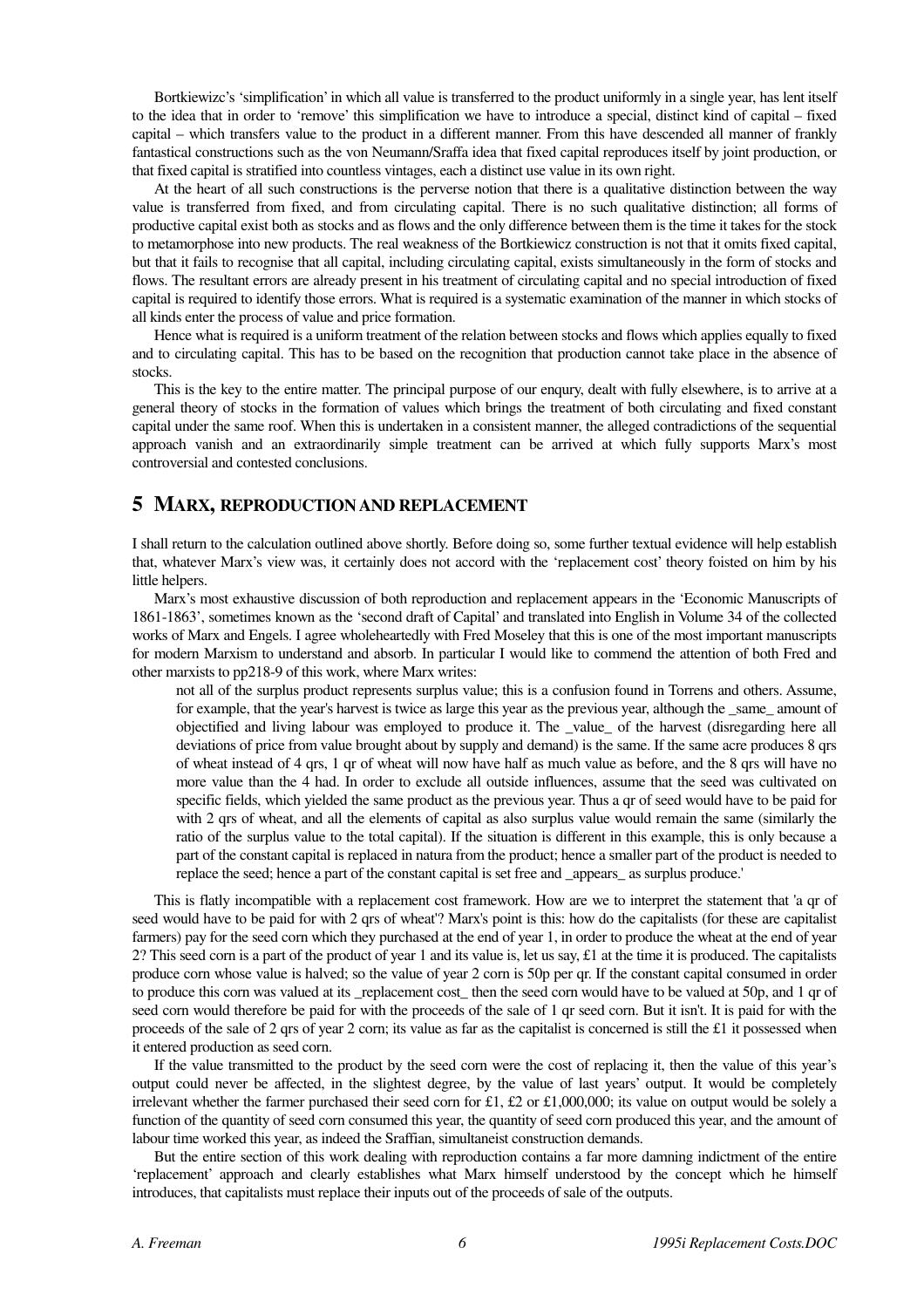The conventional understanding of replacement – from which derives the entire Sraffian concept, for example, of 'surplus product' as well as many presentations of the New Approach 'net product' is as follows: in each period (normally a year) the capitalists produce a certain collection of goods, and consume a certain collection of goods. If they are to restart production, they must, so the argument goes, replace all the consumed inputs in kind – as indeed Marx states in his discussion of simple reproduction.

In this case, the argument runs, the value of gross output can be decomposed – as Marx appears to suggest – into the three familiar components C, V and S. Of these the first two, the value of constant and variable capital, are said to be equal to the value of the inputs which must be purchased in order to resume production on the same scale. S is then the value of the so-called surplus product. On this flimsy foundation almost the whole edifice of Post-Sraffian writing has been constructed. Unfortunately it is somewhat liable to subsidence.

First of all, why should the capitalists replace the inputs they have just consumed? In simple reproduction this takes place by definition; but capitalism cannot exist on the basis of simple reproduction as Marx points out on p199 of Volume II of Capital:

This assumption [simple reproduction] is equivalent to assuming the non-existence of capitalist production and therefore the non-existence of the industrial capitalist himself. For capitalism is already essentially abolished once we assume that it is enjoyment that is the driving motive and not enrichment itself…It is moreover technically impossible.

If capital is to expand, it must invest not in the same labour process as before but in new and more productive labour process. Steam gives way to electricity, the handloom to the power loom, the boat the the aeroplane, iron to steel and steel to plastic, and cotton itself to artificial fibre. Capitalism is endless revolutions in productivity. The capitalists do not replace their inputs in kind, and those that do soon cease to be capitalists. As Marx points out as early as the Grundrisse, p720:

As soon as capital is turned back into money, it can transform itself e.g. into conditions of production other than the original ones, throw itself from one branch of production into another one, so that reproduction, regarded materially, is not repeated in the same form [emphasis in original]

Neither the net product, nor the surplus product, in the traditionally accepted sense, even exist, let alone possess a value which can be used as the basis for calculating value magnitudes. The apparent 'compulsion' to replace inputs in kind arises because of fixed capital which imposes for a period (the lifetime of the fixed capital) certain technical proportions on the individual capitalist:

The introduction of fixed capital changes this…the reproduction of the circulating capital must also proceed in the same material form during this whole time…there can be no doubt whatever that the cycle which industry which industry has passed through since the development of fixed capital on a large scale, at more or less 10 yearly intervals, is connected with this total reproduction phase of capital.(ibid, my emphasis)

But the fixed capital is not renewed in the same form. It is replaced by more productive machinery as a result of technical revolutions which are immanent to capitalist accumulation. And since these revolutions proceed at a different pace and at different times in different branches of industry, the interconnection of these branches means that capitalist reproduction proceeds on the basis of continuous revolutions in value, from which Marx consciously abstracts only in order to study the reproduction of capitalist social relations, in Volume II.

Marx does have a concept of surplus product. But not only is it different from the post-Sraffian concept; he explicitly polemises against such a concept in the passage we already cited from Volume 34, p220: 'not all of the surplus product represents surplus value; this is a confusion found in Torrens and others.' What is Marx's conception of surplus product? Very simple; it is the portion of the product left behind after paying for consumed inputs, not replacing them. It is the surplus remaining after replacing, not the use-value but the exchange-value of the consumed constant and variable capital. This is the diametrical opposite of the replacement cost 'theory'.

His conception is this: the gross product is sold at the end of the year for a certain sum of money. Out of this money certain outlays have to be met since the capitalist began with a sum of money with which s/he made a number of purchases that must be reimbursed as a minimum precondition for the expansion of this sum. These having been paid for, what remains is profit, or surplus value, which over the whole of society is the same thing.

Thus the gross product is not decomposed by Marx into use-values which replace C, use-values which replace V and use-values consumed as S, but into exchange-value which replaces C, exchange-value which replaces V and the residual exchange-value, S.

It is the exchange value – that is, the money – which has to be replaced, not what this money purchased. In actual fact the capitalist, having realised the sale of the gross product, is by no means obliged to replace either C or V in kind and will in fact spend it according to the normal rules of capitalism, that is, in such a way as to maximise profits.

#### **6 EXPANDED REPRODUCTION WITHOUT STOCKS: AN ILLUSTRATION**

In the special case of simple or proportionate reproduction, the replacement of exchange value coincides with the replacement of use value. But once we depart from this and take into account relative surplus value and hence expanded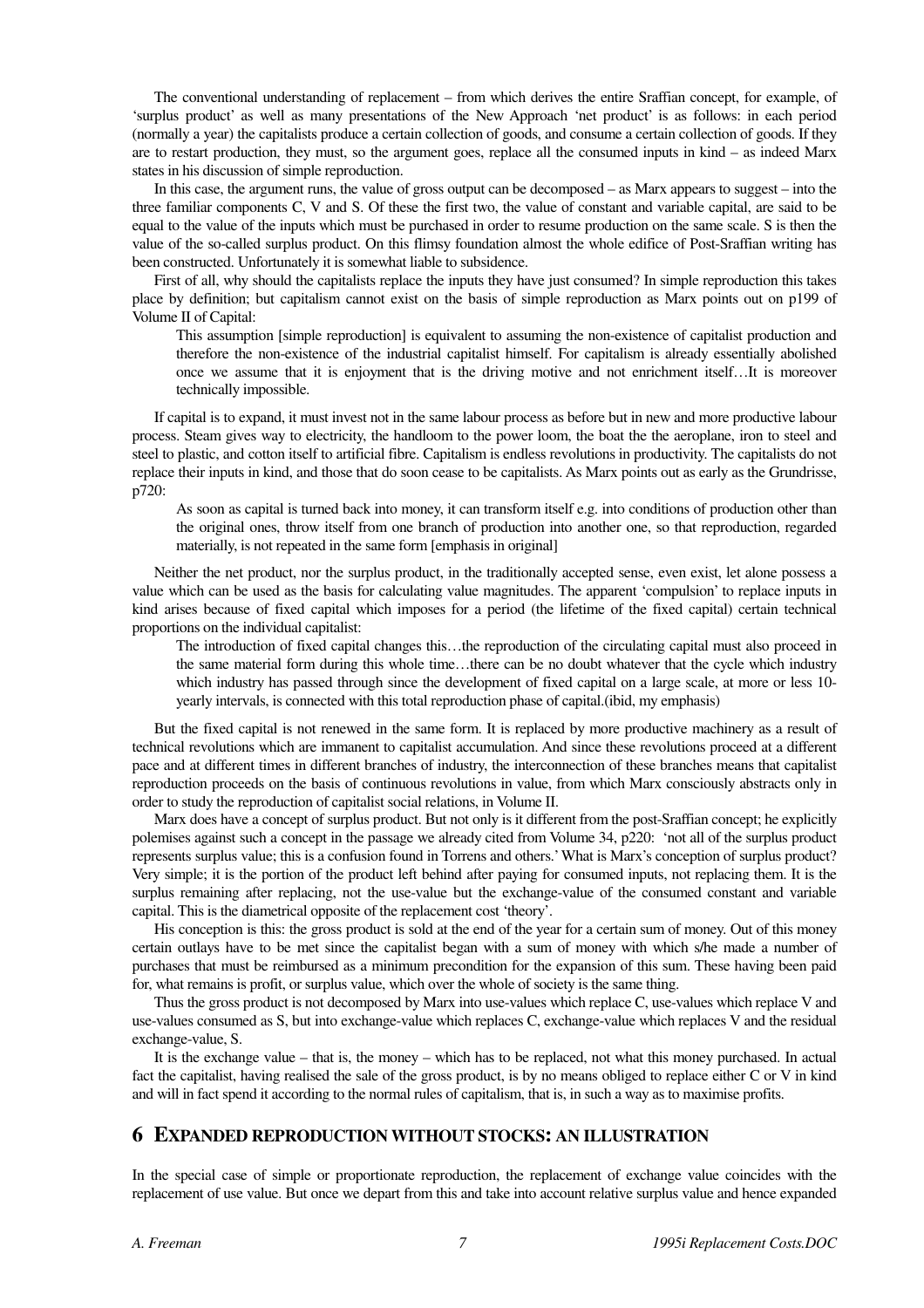reproduction, the coincidence vanishes and we must choose: Marx, or Sraffa; fact or fiction. They are not the same and they lead to different results.

This important fact has been neglected because Marx never completed his study of expanded reproduction, the topic on which he spent the last years of his life. The fragment on expanded reproduction in Capital Volume II offers only examples of what I term proportionate expanded reproduction, which sets aside technical change.

Nevertheless Marx discusses the impact of technical change on accumulation in many places, not least Volume 34 to which we have referred, and chapter 6 of Volume III. In both of these he furnishes a concept essential to our understanding of what is involved in the replacement of inputs, and hence the accumulation of capital, under conditions of technical change, that is, relative surplus value. This is the concept of the release or tie-up of capital.

We shall illustrate this with an example, presented somewhat hastily to the 1995 EEA mini-conference on value theory, which completes this presentation and hopefully serves as a reference. In this example stocks of constant capital are not preserved from one period to the next because we want to illustrate the concept of tie-up and release, as well as the contradictions of the replacement-cost method, in their simplest form. Stocks of capital will be introduced in the next section.

Begin with two departments (I and II, as normal) which, in a given period we shall call period 1, consume and produce the following use-values:

| 36(I) | £1200( $V+S$ ) | ⇒  | 60(I)  |
|-------|----------------|----|--------|
| 18(I) | £ $600(V+S)$   | => | 15(II) |

Here the subscript I means 'commodities serving as means of production' and the subscript II means 'commodities serving as means of consumption'. The term £1800(V+S) in the first circuit means that labourers are employed for a time that creates new value equal to £1800. £1 is assumed to be the monetary expression of 1 hour's labour throughout, so that this could equally have been written as 1800 hours. The arithmetic is easier to follow if, as Marx does, we write this directly as the number of pounds which the labourers add to the product.

In order to establish an agreed, common starting point let us assume that in the first period the prices of the two commodities are £50 and £100 respectively. These are the prices which would permit simple reproduction with no change. Since the organic composition of the two departments are the same, these prices are also equal to values, allowing us, as throughout, to ignore any complications arising from the transformation of values into prices.

We now assume that the real wage is constant and equal to 1 unit of commodity II for each £200 of added value (that is, for each 200 hours worked). The unit value of labour power is thus always 1/200 of the unit value of wage goods, whatever at any time this may be

To introduce the notation throughout we summarise the effect of reproduction by placing exchange values in square brackets, preceded by a £ sign and followed by a symbol showing whether they correspond to Marx's constant or variable capital, to surplus value, or a combination of these:

|                         |  |                          | $I(pI = £50)$ 36(I) [£1800C] + £1200(V+S) => 60(I) [£3000(C+V+S)]<br>II (pI I= £100): 18(I) [£ 900C] + £ 600(V+S) => 15(II) [£1500(C+V+S)] |
|-------------------------|--|--------------------------|--------------------------------------------------------------------------------------------------------------------------------------------|
| Total<br>Less the wage: |  | $-$ £ 900(V) gives £900S | $54(I)$ [£2700C] + £1800(V+S) => [£4500(C+V+S)]                                                                                            |

So far this is perfectly straightforward and reasonably uncontroversial. Note, however, that at the end of production there is a surplus of 6 units of I as well as 9 units of II. The capitalists, therefore, do not receive all their surplus in the form of wage goods but accumulate a hoard of investment goods, which in the next period they use for the purpose of accumulation.

Now suppose that by the end of period 1 a new technology is available which permits the use of more constant capital with the same labour to produce a greater output, so that the gross output of department I may be deployed as follows:

I:  $40(I)$  £1200(V+S) =>  $80(I)$ II:  $20(I)$  £ 600(V+S) => 20(II)

The two methodologies (simultaneous or 'replacement cost' and sequential) now diverge. First, we work through the sequential calculation. This assumes that the value transmitted to the product in period 2 by the consumed means of production is equal to the money which was paid for them, that is, their value at the time when production commenced. There are now, as a result, two different sets of prices(=values); the price of inputs and the price of outputs

This gives the following calculation

| $I(pI (in) = £50)$ :<br>II(pII $(in) = £100$ ): | $40(I)$ [£2000C] + £1200 (V+S) => 80(I) [£3200C+V+S]<br>$20(I)$ [£1000C] + £ 600(V+S) => 20(II) [£1600C+V+S] |
|-------------------------------------------------|--------------------------------------------------------------------------------------------------------------|
| Total<br>Less the wage:                         | $60(I)$ [£3000C] + £1800(V+S) =><br>[£4800C+V+S]<br>- £900V gives £900S as before                            |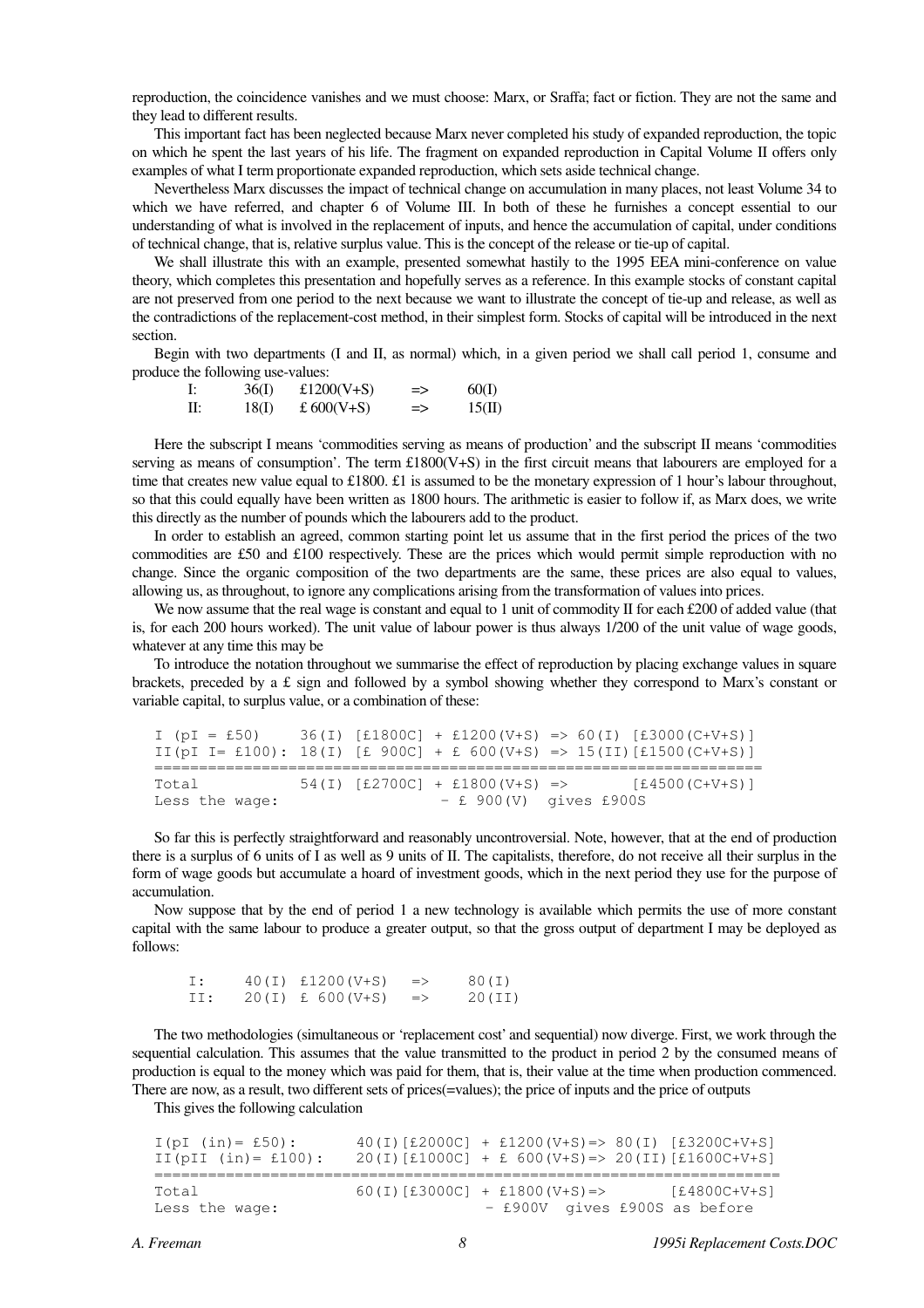Note that the unit price(=value) of outputs is given quite simply as the total price of each output divided by the total produced quantity of this output, namely

 $pI(out) = £3200/80 = £40$  $pII(out) = £1600/20 = £80$ 

Prices have thus declined somewhat, corresponding to the rise in labour productivity, but have not yet fallen to their hypothetical equilibrium value, of which more later. As before there is a surplus of department I goods, this time 20I and as before this is re-invested resulting in further accumulation.

Finally, we move on to a third period in which technology improves once again. The new technology is represented by

I:  $50(I)$  £1200(V+S) => 100(I) II:  $30(I)$  £ 600(V+S) => 30(II)

The value calculation, conducted as before, yields

| I (pI (in)= £40): 50(I)[£2000C] + £1200(V+S) => 100(I) [£3200(C+V+S)] |                                  |                             |  |                  |  |
|-----------------------------------------------------------------------|----------------------------------|-----------------------------|--|------------------|--|
| II(pII (in) = £80):30(I)[£1500C] + £ 600(V+S) => 30(II)[£2100(C+V+S)] |                                  |                             |  |                  |  |
|                                                                       |                                  |                             |  |                  |  |
| Total:                                                                | $60(I)$ [£3500C] + £1800(V+S) => |                             |  | $[£5300(C+V+S)]$ |  |
| Less the wage:                                                        |                                  | $-$ £ 720(V) gives £1080(S) |  |                  |  |

S is larger because wage-goods are now cheaper (relative surplus-value) Output values are now

 $pI(out) = £3200/100 = £32$  $pII(out) = £2100/30 = £70$ 

lower still, but still not as low as the (new) equilibrium. Two observations are pertinent

1) for what it is worth, this is yet another illustration where the rate of profit clearly falls as predicted by Marx, and the organic composition rises, despite the cheapening of constant capital. As we shall see, the simultaneous calculation yields the opposite result. This difference is precisely because constant capital does not depreciate instantly to its equilibrium value as the replacement-cost hypothesis proposes but according to a definite process over time in which the accumulation of use-values outstrips their decline in value.

2) Consider the decomposition of the value of the gross product of period 2, £4800(C+V+S). In this sum,

£3000C replaces the value of constant capital £ 900V replaces the value of variable capital £ 900S is available as surplus value for either private consumption or accumulation

Alternatively, we could decompose the gross product not in terms of its past but its future use. This gives us

 £3500C newly-accumulated constant capital £ 720V new variable capital £ 580S consumed surplus value for private consumption alone.

But now a striking fact emerges. If the capitalists were simply to replace their consumed capital in kind, their outlays would be as follows:

 I: 40 units of C now costing £40 each = £1600 1200 units of V now costing  $£0.40 = £480$ Total:  $=$  £2080 to replace used inputs II: 20 units of C now costing  $£40$  each = £ 800 600 units of V now costing  $£0.40 = £240$ Total:  $= £1040$  to replace used inputs Overall: 60 units of  $C = £2400$  $1800$  units of V  $=$ £ 720 Total replacement costs =£3120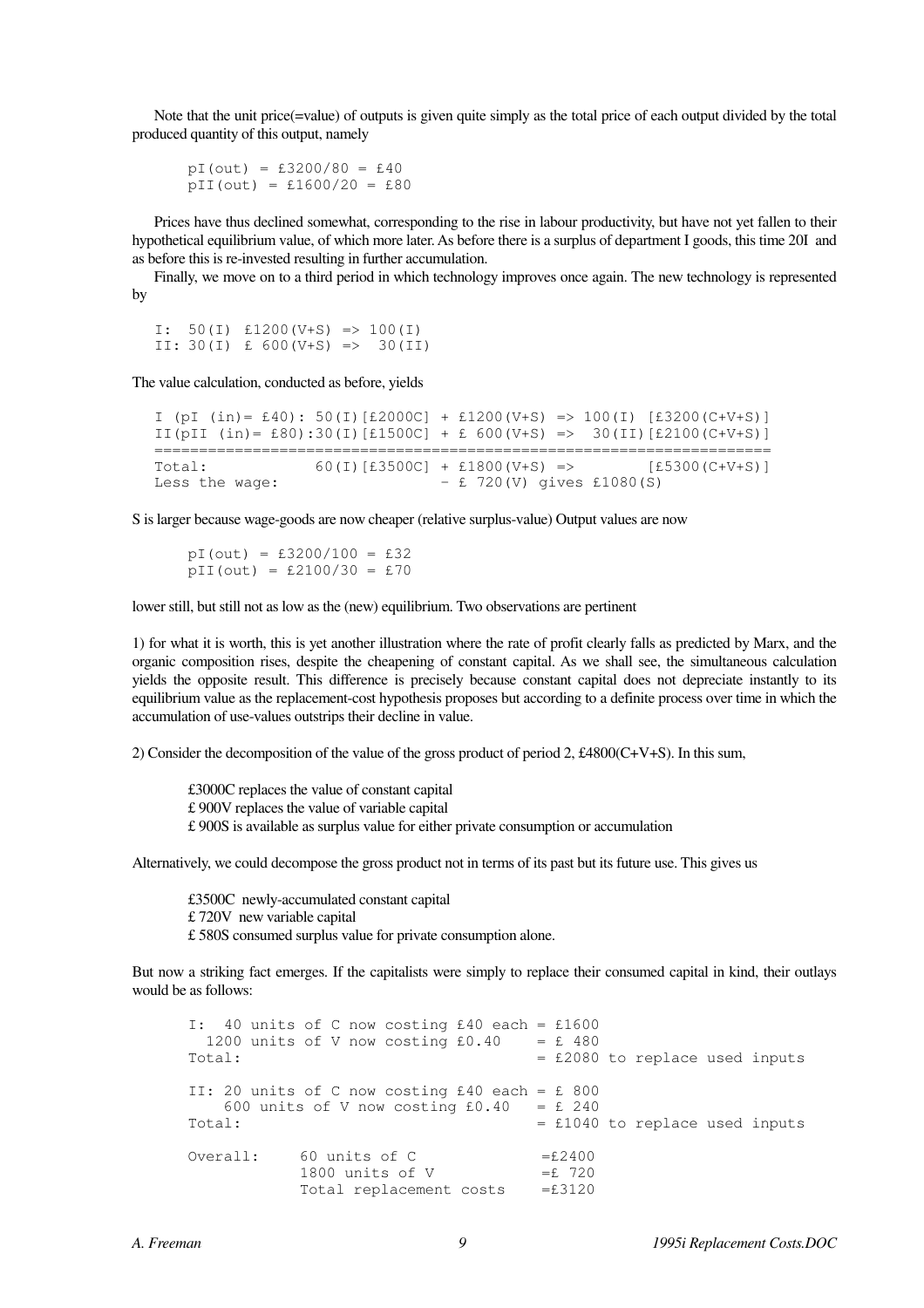That is, £3120 is required simply to resume production at the same level; certainly not equal to the actual investment of £4220. £1100 has been added to the capital originally advanced, that is, it has accumulated. How can it be that £1100 worth of accumulation takes place, when there is only £900 surplus value and, moreover, the capitalist have consumed £580 of this privately? From somewhere, an extra £780 has become available for the capitalists to appropriate. Moreover gross sales amount to £4800. Thus, after the 'physical' replacement of inputs £1680 remains as a 'surplus' which is all available for expansion. Yet surplus value is only £900. The fund available either for private consumption or accumulation is greater than the surplus value by this same £780. Where does it come from?

The mystery is solved if we observed that the replacement of the money-form of the advanced capital by no means coincides with the cost of replacing their material form.

The difference is entirely accounted for by the very feature which the replacement cost hypothesis assumes out of existence: the decline in the cost of inputs, that is, it is the difference between the historical and the replacement cost of these inputs. This sum does not vanish. It is available to the capitalists as an additional accumulation fund, designated 'released capital' by Marx. This is defined in Volume III on p206:

The first question that arises is what it is that we understand by the release and tying-up of capital. Revaluation and devaluation, for their part, are self-explanatory. We simply mean that the capital present increases or decreases in value as the result of certain general economic conditions ( since what is involved here is not the particular fate of one single private capital), i.e. that the value of the capital advanced to production rises or falls independently of its valorization by the surplus labour it employs.

By the tying-up of capital we mean that, out of the total value of the product, a certain additional proportion must be transformed back into the elements of constant or variable capital, if production is to continue on its old scale. By the release of capital we mean that a part of the product's total value which previously had to be transformed back into either constant or variable capital becomes superfluous for the continuation of production on the old scale and is now available for other purposes.

The sum of £780, essential to the understanding of the accumulation process, is wished out of existence by the simultaneous calculation. But it is of immense practical importance. It is part of the mechanism whereby accumulation breeds accumulation – creates the surplus required for its own continuation – not just through simple hoarding but because innovation itself, ceaselessly cheapening inputs, creates an essential additional fund. It is the existence of this very fund which doubles and redoubles the competitive edge, not just of the innovating sectors but the innovating nations, in the intercapitalist struggle which creates the extremes of rich and poor that make up the brave new world order we are now inhabit. To ignore this most characteristic feature of our age is a profoundly apologetic treatment of actually-existing capitalism.

Finally, we now rework the material reproduction scheme given above, for the first two periods, according to the 'replacement cost' or simultaneous method to illustrate the contradictions to which it gives rise under conditions of technological change. Values (and use values) in the second period concerned now appear as follows:

Period 1 is no different from before:

```
I (pI = £50) 36I [£1800C] + £1200 V+S => 60 I [£3000C+V+S] 
  II(pI I = £100): 18I [£900C] + £600V+S => 15II [£1500C+V+S]======================================================================= 
  Total 54I [£2700C] + £1800 V+S => [£4500C+V+S] 
  Less the wage: – £900V gives £900S 
  Period 2, however, must satisfy the constraint that input prices and output 
prices are the same: 
  I (pI = £30) 40I [£1200C] + £1200 V+S \implies 80I [£2400C+V+S]II(pI I= £60): 20I [£600C] + £600V+S => 20II [£1200C+V+S] 
  Total 60I [£1800C] + £1800 V+S => [£3600C+V+S] 
  Less the wage: – £540V gives £1260S
  Likewise period 3 yields: 
     I (pI = £24): 50I [£1200C] + £1200 V+S => 100I [£2400C+V+S]<br>II (pI I= £43): 30I [£720C] + £600V+S => 30II [£1320C+V+S]
      II(pI I= £43): 30I [£720C] + £600V+S => 30II [£1320C+V+S] 
  Total 80I [£1920C] + £1800 V+S => [£1920C+V+S]
  Less the wage: - £387V gives £1413S
```
Two assumptions are possible; either the outputs of each period are sold at the prices of that period, or at the prices of the succeeding period. Take the second assumption first: the outputs of period 1 are sold at the prices of period 2 and the outputs of period 2 are sold at the prices of period 3. The following questions then arise:

Question 1) According to the calculation of period 1, the value (and price) of outputs totals £4500. How can then they then sell for  $60I \times £30 = £1800$  in department I and  $15II \times £60 = £900$  in department II, totalling £2700?

Question 2) Continue with the assumption that in period 1 sales are £2700. But total costs were £2700+£900=£3600. Profit in period 1 is therefore negative at –£900, a fact that may evoke memories for some. Where did the surplus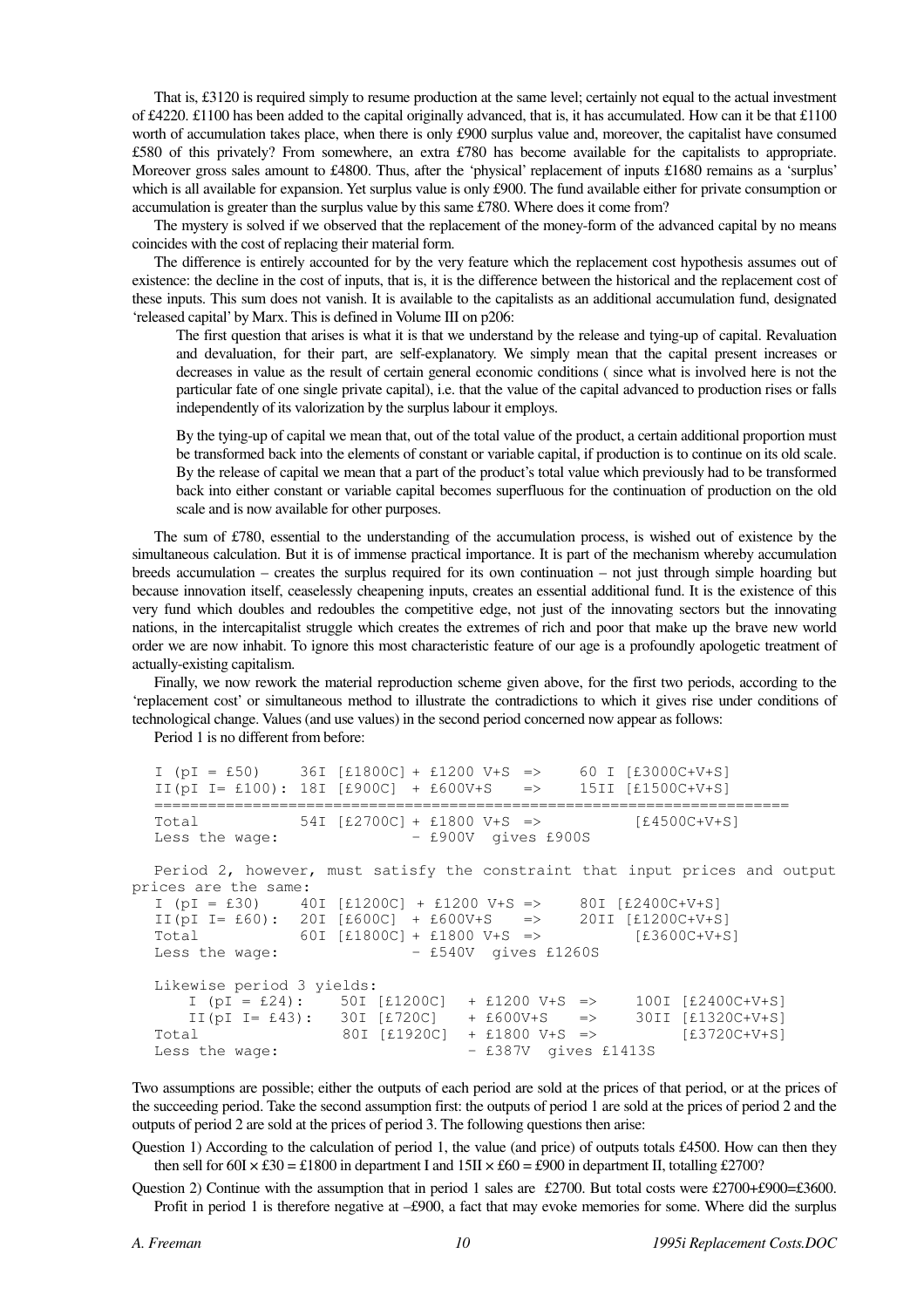value go?

In effect we have two sets of estimates for S and for gross sales. The first are perfectly and legitimately Sraffian and indicate that, regardless of any subsequent change in prices, a physical surplus worth £900 arises from sales of £4500. But the second are perfectly and legitimately capitalist and indicate that, since prices do change, sales are only £2700 and a profit of – £900 is made. These two sets of magnitudes are in flat contradiction.

Question 3) It gets worse: What now is the profit of period 2? Sales are £1920+£860 = £2780, using period 3 prices. But inputs to production cost the capitalists £1800. Profits are £980, which is satisfyingly positive but unfortunately a tad short on the replacement cost estimate of £1260. It gets a little hard to maintain that the physical approach provides an 'explanation' for the relation between surplus value and profit.

Alternatively, take the second assumption: suppose that the inputs to period 2 are purchased (and hence sold) at their period 1 prices. The same dilemma, however, now presents itself in reverse:

Question 4) What is the profit of period 2? Sales are £3600 But the cost of inputs to the capitalists must now be reckoned at period 1 prices, £4000C + £900V= £4900C+V . A surplus value of £1260 has been transformed into a loss of £1300.

In conclusion, it is perhaps unfair to refute the replacement cost theorists using a calculation which I impute to them without knowing what they themselves would do, although there has been little hesitation in interpreting Marx in a similar manner. But a bit of fun does no more than set the record straight: I therefore leave this section with a challenge, because challenges have become part of the tradition.

Let any defender of the surplus approach, or of replacement cost calculations, consider the physical reproduction schema outlined here, which is a completely unexceptional possibility, and explain how prices may be assigned consistently to the successive periods of reproduction so that:

- 1. A simultaneous equation system is satisfied in each period;
- 2. Gross output in each period decomposes into the cost of raw materials, labour costs, and profits;
- 3. These costs are equal to the money price of the commodities identified as comprising raw materials, wage goods and capitalist consumption.
- 4. Surplus value is equal to profit in each period.

#### **7 STOCKS AND VALUE FORMATION**

Finally we come to the proposed resolution of the issue. The reader should refer straight away to chapter 6 of Volume III of Capital dealing with the effect of changes in price. Here Marx on p207 re-iterates the position already established in Volume I:

If the price of a raw material rises – cotton for example – the price of cotton goods rises as well: both semifinished goods such as yarn, and finished goods such as cloth, etc which are produced with this more expensive cotton. And cotton that has not yet been worked out, but is still in the warehouse, rises just as much in value as cotton that is in the course of manufacture. As the retrospective expression of more labour-time, this cotton adds a higher value to the product which it goes into as a component than it possessed originally and the capitalist paid for it.

I have no hesitation in accepting that this, like the Volume I passage, runs completely counter to a 'simplistic' sequential assertion that the value transferred to the product by the cotton is simply equal to the value it possessed when it was purchased. But here Marx makes the position even clearer: the revaluation applies to cotton 'that has not yet been worked out', that is, which exists in the form of stocks awaiting production. As such, these commodities still function as commodities, and therefore possess both use-value and exchange value. Why? Because they can just as easily be removed from the production lines and sold off just as if they had just been produced. They are still part of the total stock of commodities in circulation. This stock does not consist only of commodities which actually trade at any given time, but all commodities which are available for trading, in short all commodities to which a price attaches.

A new question then arises: how do such stocks of commodities enter into the formation of market values? Suppose, for example, there are 100,000 lb of cotton worth  $\pounds1$  per lb lying either in warehouses or at the entry to the spinning mills, and to this is added 1 lb of cotton costing 50p per lb. Does anyone imagine for an instant that either the value or the price of cotton will sink to 50p per lb? If it did so, from where would the cotton be found to meet the new demand that would inevitably arise from such a dramatic price reduction? From the 1 lb of new cotton? Or from the 100,000lb of stocks which have already been designated to enter the production of perfectly saleable yarn? What could possess the capitalists, apart from a terminal attack of neoricardianism, to sell off their perfectly usable stock of raw materials at a 50% loss?

This is, in fact, exactly what Marx states:

The smaller the amount of stock to be found in the production sphere and on the market at the end of the business year, at the time when raw materials are supplied afresh on a massive scale (or, in the case of agricultural production, after the harvest, the more visible the effect of a change in raw materials (ibid p208)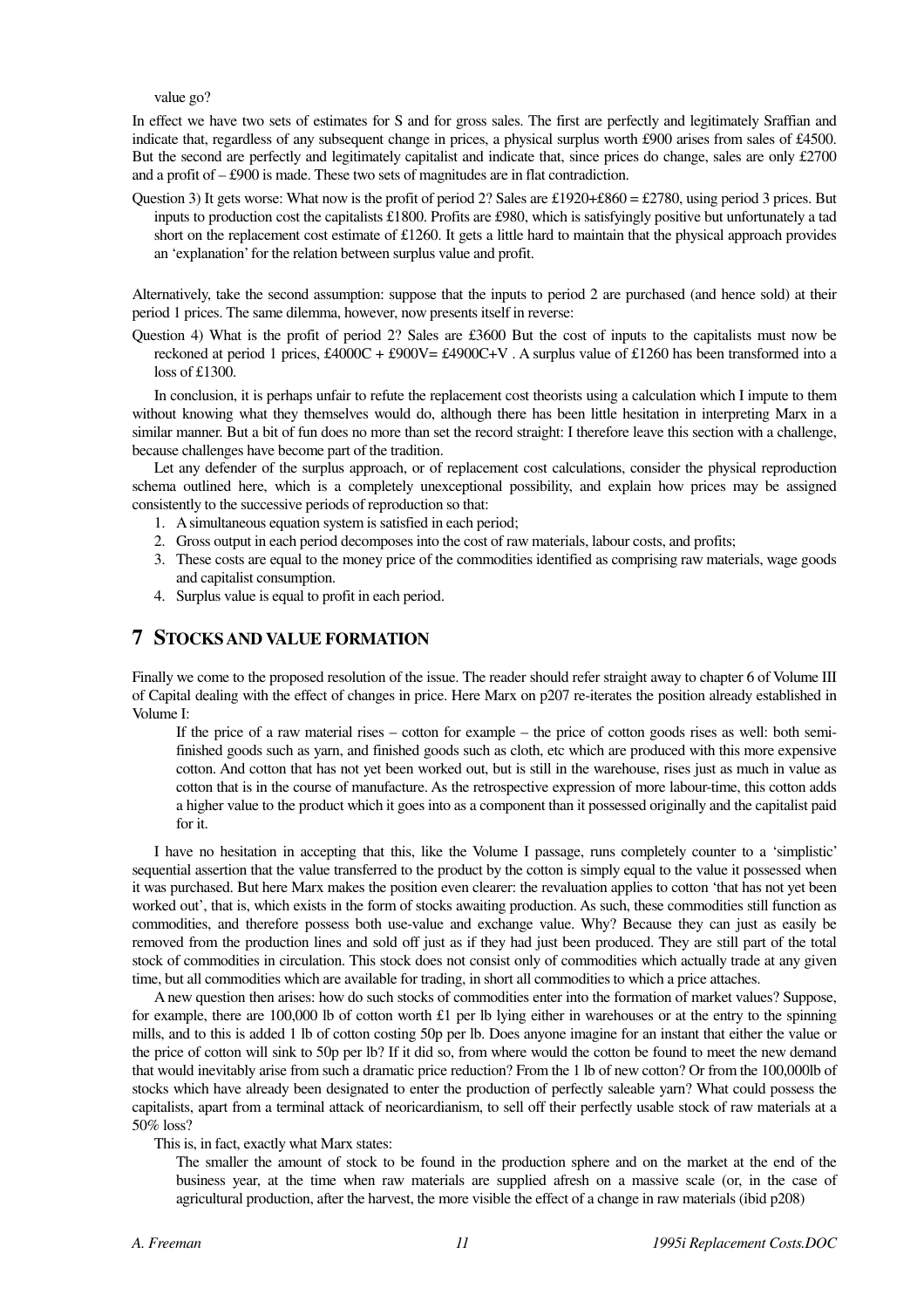There is an exact parallel with Marx's approach to the formation of market values, as a social average of the individual values produced by each producer in the market for a commodity. And indeed, this makes perfect sense. Consider the quantity of cotton on the market in any given period, and suppose there are two producers of whom one supplies 20,000 lbs at an individual value of  $\pounds1$  per lb, one of whom supplies 40,000 lbs at 50p per lb. Then as Marx says, the market value of this cotton will be the weighted average of the two, namely its total value of £40,000 divided by its total mass of 60,000lbs, or 75p.

We cannot here rehearse the important debate about whether, because of the operation of supply and demand, the actual market value lies above or below this magnitude. For our own part we are satisfied that the market value is a strict, arithmetic, weighted average taken over all commodities in circulation. Even those who depart from this must surely acknowledge that the market value is in general not equal to the individual value of the most efficient producer, and that some kind of averaging process locates it between the least efficient £1 and the most efficient 50p.

But there is no possible way to distinguish a new producer who has just made 20,000 lbs of new cotton, and a stockist who happens to have stored up the same quantity at the same value. As far as the market is concerned, these are just amounts of cotton available for consumption, and there is no way the process of formation of market values can effectively distinguish stocks from new production. It follows that as far as this formation of market values is concerned, stocks of constant capital count exactly as if they had just been produced.

We now near the solution to the problem in hand. Suppose, to take one extreme, that from the moment production of yarn begins, a new set of circumstances begins to release new cotton onto the market with a value of one-sixth of the former. The value that already-existing cotton transfers to the yarn will then depend on the market-value of cotton in general, and this will begin to fall below its old value. But the extent to which it sinks below this old value will depend on the relative weight of the stocks of cotton purchased at the old value, and the stocks of value produced at the new value. Exactly as Marx says: if the stocks of cotton produced and purchased at the old value are large in relation to the stock of cotton as a whole, then the value of cotton will be close to this old value. Therefore, at the beginning of the period of reproduction, the value transferred to the yarn will be close to the old value. Only as production proceeds, and the total stocks of cotton begins to change its proportions, will the value of cotton sink to the new value. And only with the last pound of yarn, when the old cotton is almost totally replaced by new cotton on the market, will the value transferred to the yarn fall to its new value.

But then the total value transferred to the yarn is an average over the whole period of reproduction. This is neither equal to the value which the cotton possessed when it was purchased, nor the individual value of new cotton at the time when the yarn is sold. Neither 'extreme' solution will do; a new synthesis, which properly accounts for the existing stocks of cotton, is required.

#### **8 FIXED CAPITAL AND VALUE FORMATION**

The interesting question we must now confront is: how does this analysis modify the treatment of fixed capital? In my view decisively. In principle there is no difference between constant capital which exists as a stock of raw materials, and constant capital which exists as a stock of machines. Both are commodities, a unity of use and exchange value. Both can be removed from production and sold on the market. The only difference is that a used machine enters the market not as a new machine but as a used one – in short a secondhand machine. Nevertheless, it remains a machine, and its use value remains to do what machines do. In the market for printing machines, for example, many firms can and do make a decision between a new and expensive printing machine, and a partly-used and cheaper machine, and they do so on the assumption that in either case they will get something whose use-value is to print.

My view, therefore, is that the famous von Neumann construction in which old machines are treated as the result of joint production, so that new machines produce old machines by the simple process of getting older, is essentially too clever by half. In a unified treatment, all that happens is that the machine, like any other commodity stock, gets used up as time goes on. And I think there is ample evidence that this is how Marx saw it.

There is, however, an additional benefit from this treatment: we can gain great additional insight into one of the most important world processes before us today: the process by which technological change 'develops underdevelopment' as Andre Gunder-Frank puts it. Instead of generalising to the third world, new technology constantly regenerates their backwardness. How is this possible? Neoclassical theory has no explanation for it, and the vital marxist debate on unequal exchange which opened up in the sixties seems to have died away. I think it is time to re-open it.

In my view, much technological innovation introduces *new but more efficient machines of the same type* as machines currently in existence – as, for example, the history of the Intel series of x86 computers amply demonstrates. What then happens to the value investment of people – or countries – who own old and more expensive machines? My answer is that the value of their investment is *transferred* to the owners of new and cheaper machines. This is a normal feature of the averaging process. If country A has spent  $£1000,000$  on 1000 computers ( $£1000$  each), and country B now spends £500,000 on 1000 new computers, the average value of a computer is now £750. Every old computer has fallen in value by £250, not because it has been used up, but because of technical change in its rival country.

The most spectacular manifestation of this process has been the reinsertion of Eastern Europe into the world market. About 75% of East Germany's productive capacity was wiped out almost overnight by this single step. It did not *decay*